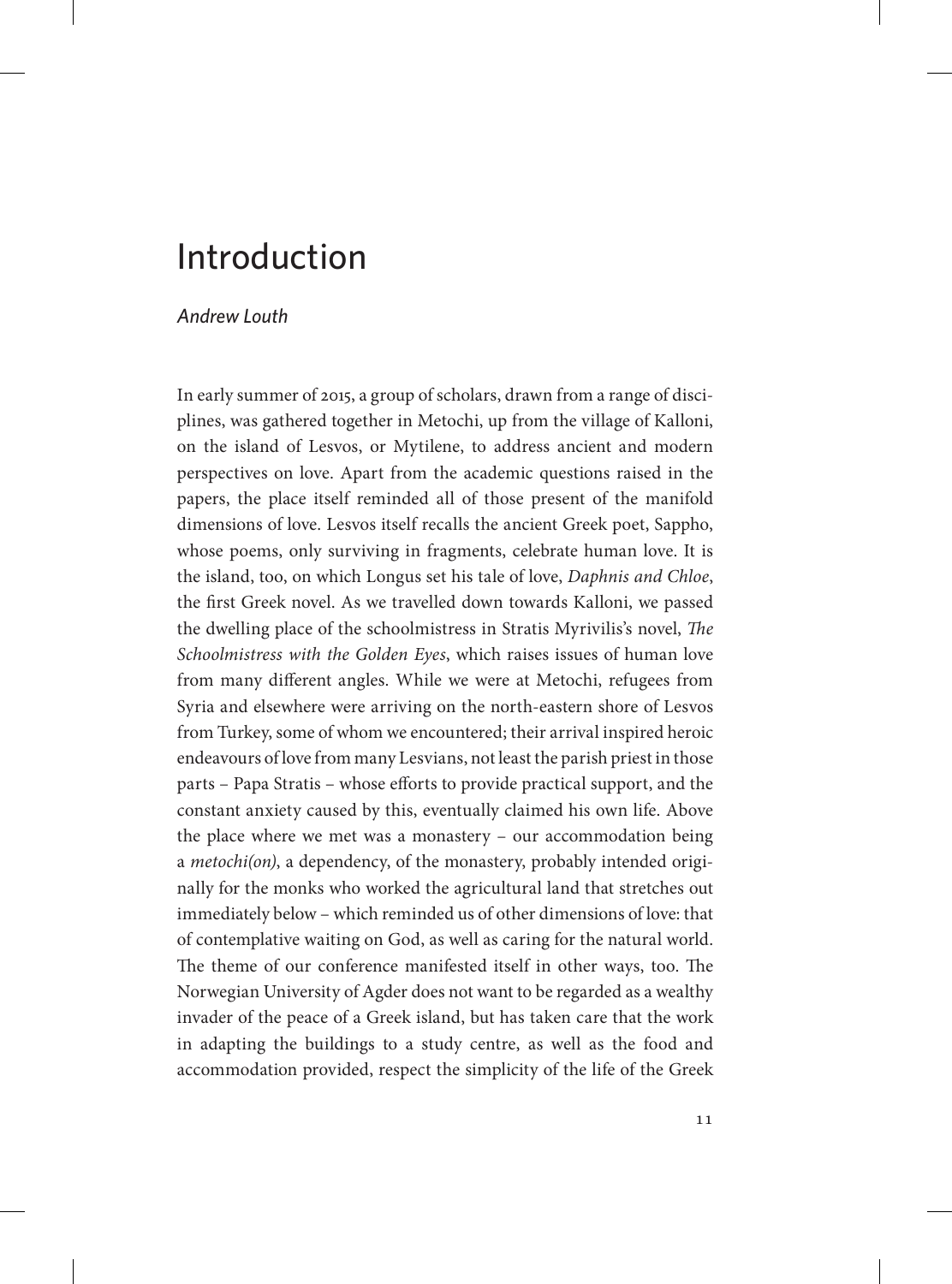islanders – in this way showing some loving regard for those amongst whom we were spending our time.

The colloquy itself gathered together scholars from different countries and a wide range of disciplines: many came from Norway or Greece, but others came from other European countries, from Ireland to Serbia, indeed the scholar hailing from Ireland came straight from Uganda, where she has made her life for more than twenty years. There were theologians (of various stripes – biblical and patristic scholars, systematic theologians and philosophers of religion), as well as sociologists, philosophers, psychologists, and others whose main field of interest lay in political matters. In this volume the historical contributions will be presented.

As was fitting in a colloquy convoked by a Scandinavian foundation, the initial papers concerned the hugely influential, though also controversial, analysis of love, or modes of love, advanced by Anders Nygren in his book translated into English as *Agape and Eros*. For nearly a century now, no theological or philosophical approach to the question of love has been able to escape his influence, even, or sometimes it seems especially, by those most concerned to call his ideas into question. Torstein Theodor Tollefsen and John Kaufman approached his monumental work in a predominantly critical spirit. Their papers were complementary, Tollefsen's being more strictly philosophical in its approach, while Kaufman placed Nygren in the context of what one might call the Nordic theology of the beginning of the last century. They also shared a great deal: both highlight how, for Nygren, Christianity's most faithful exponents were the Apostle Paul and the Reformer, Martin Luther (or, one might say, Martin Luther's interpretation of the Apostle), and they home in on his notion of "fundamental *motif*" as central to his contrast between *eros* and *agape*. Both of them find basic flaws in such *motif-*research, not least in the way in which ways of life are trapped in the Procrustean bed of a fundamental *motif*. Both papers are very rich, and it is difficult to single out specific themes. In Tollefsen's paper it is striking how he sees Nygren as limiting religion in general and Christianity in particular to the relationship between God and the human: the created order is simply a back-drop to the drama of redemption. The whole cosmic dimension of Christianity, characteristic of the patristic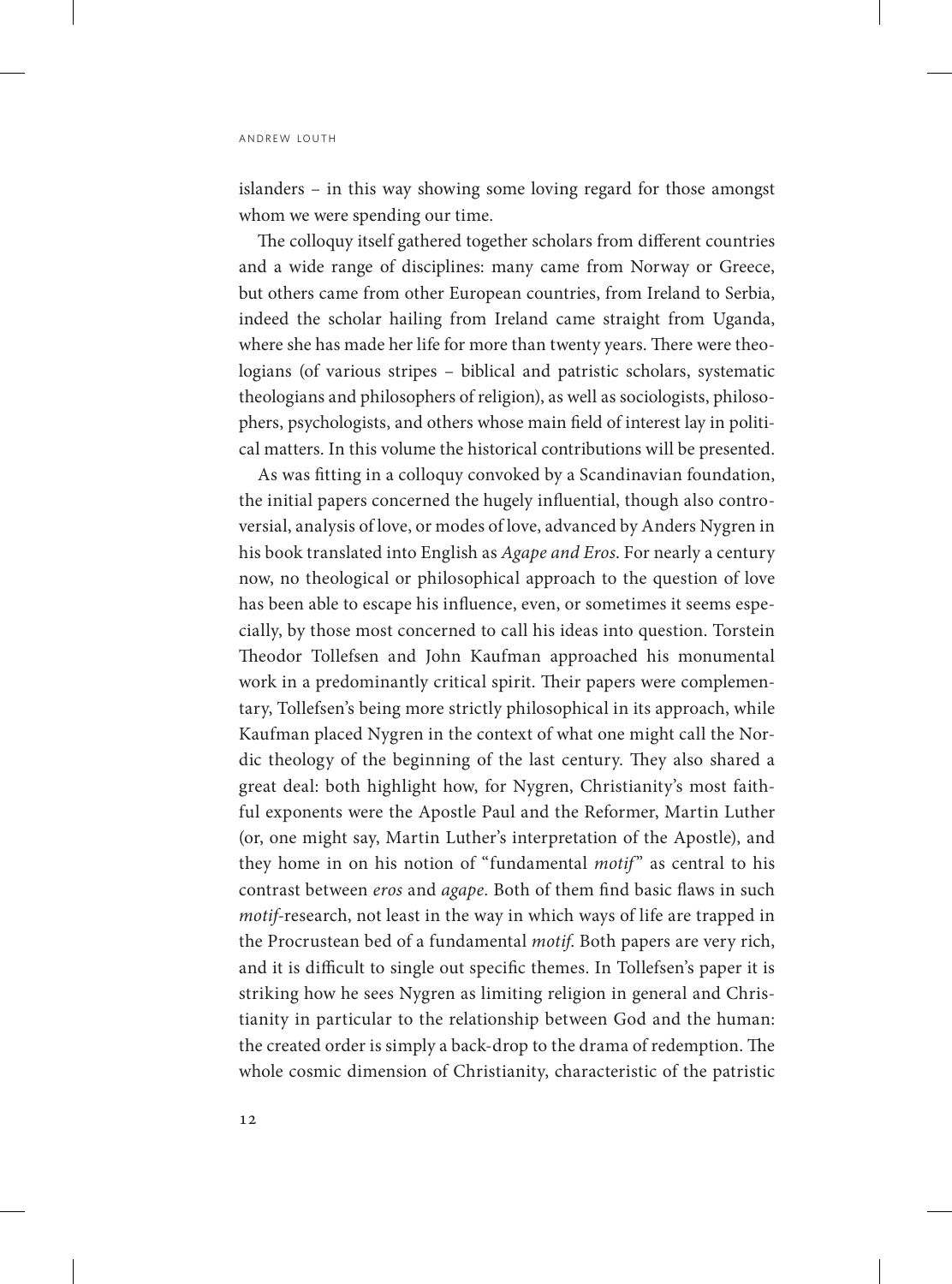vision, is sidelined by such an approach. Kaufman draws two other figures into his analysis of Nygren: his slightly younger contemporary, Gustaf Aulén, and the great Church Father, Irenaeus. Irenaeus is discussed because Nygren almost approves of him, virtually alone among the Church Fathers; Aulén is discussed because, in a different context, he shared with Nygren a predilection for *motif*-research. Simply drawing these parallels is thought-provoking; Kaufman's treatment of them is deeply illuminating.

Then followed a carefully analytical paper on the biblical language of love by Tor Vegge. Vegge begins by pointing out that *agape* and its cognates are the words most frequently used for love in the Scriptures even though, in the Greek culture in which the early Christians moved, the commonest words for love were *eros* and *philia*, the former of which is never used in the New Testament, the latter but once. This does not, however, lead Vegge into the kind of sharp distinctions that characterize Nygren's work; rather he pursues a careful analysis of various New Testament passages to show how love among believers, Jesus's love for his disciples (as often expressed by the verb *phileo* in Johannine texts), and God's love for humankind interrelate and inform each other. Then Vegge goes back to the Old Testament, not least the Greek Septuagint version, that formed the early Christian's *Scripture* (*graphe*), later Old Testament. There is now detected a different, more social, more political context, for all that the Old Testament texts inform the New Testament ones. We were encouraged to be aware of the various strategies to which the language of love could belong.

The Fathers then made their entrance, with papers on Diadochus of Photiki by Henny Fiskå Hägg, on Gregory of Nyssa by Vladimir Cvetković, and on Dionysius the Areopagite and Maximus the Confessor by Andrew Louth. Hägg explores the notion of love in Diadochus of Photiki, a fifth-century bishop of whom we know very little. Diadochus, she demonstrates, forms a kind of rich epitome of Byzantine ascetic and mystical wisdom. Love is central to his understanding of the Christian life, and it is the human heart that is the organ of love. Along with this emphasis on the heart, the place of experience is underlined. The stress Diadochus lays on the necessity of experience in prayer recalls a remark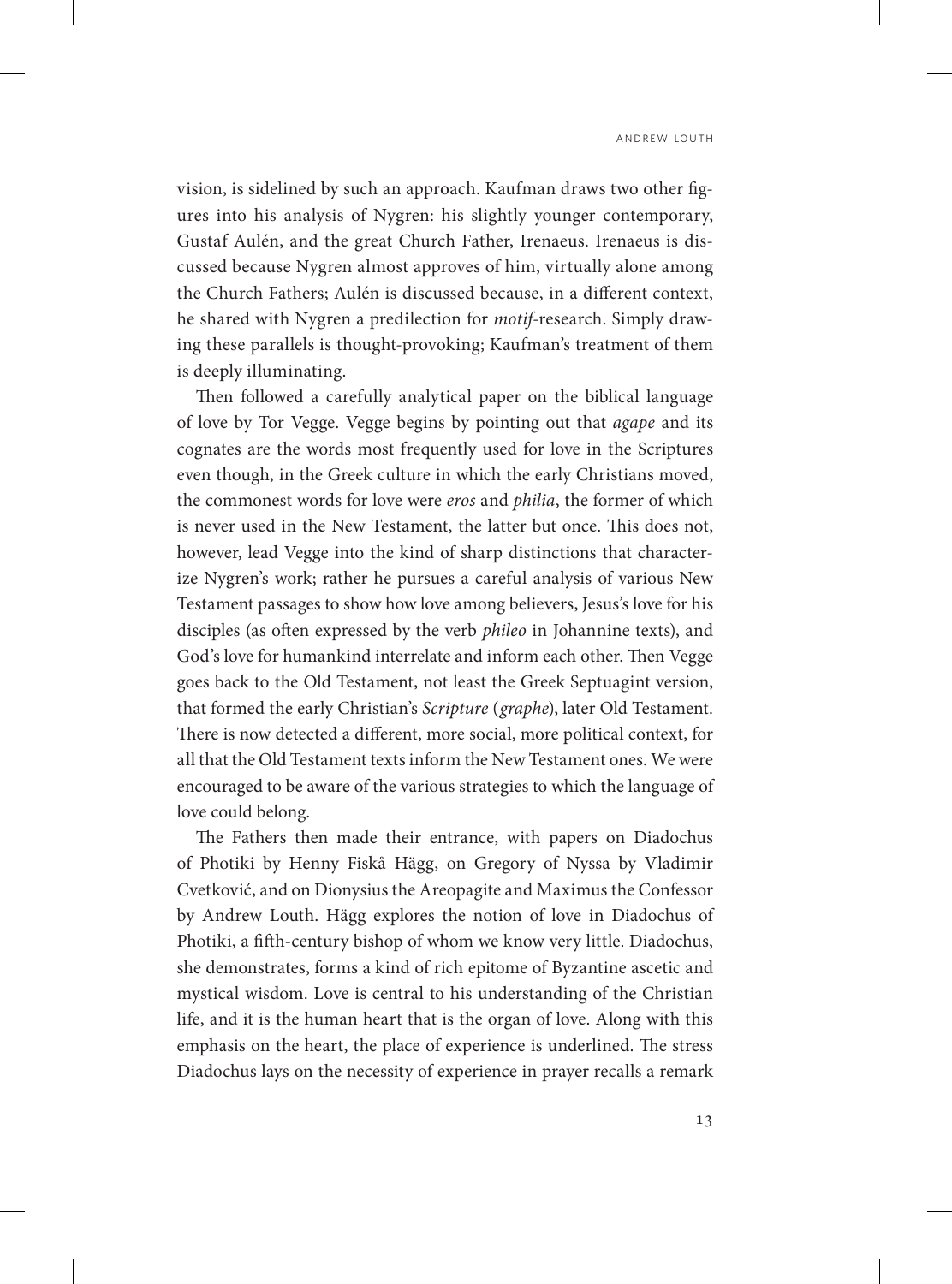by another Byzantine, Gregory Palamas, nearly a millennium later, who remarks early on in the controversy with Barlaam that "it is dangerous to speak *of* God, if one does not know how to speak *to* him". Another striking feature of Diadochus's theology of the heart is that he seems to be the very first person to refer to what we now call the Jesus Prayer, for he speaks of recourse to a prayer he called the "Lord Jesus" (in the vocative): either the prayer itself or perhaps the beginning of the prayer. With Cvetković's paper on Gregory of Nyssa and the notion of "distance" (*diastēma*), we move on to properly philosophical territory. Cvetković explores the different ways in which the fundamental notion of distance functions in different stages of Gregory's thought. Distance is characteristic of creaturely existence, a function of its finitude and its manifold nature. Yet, within creaturely existence is a longing – a love-longing – to overcome this distance, a distance with both spatial and temporal dimensions. In relation to God, this yearning to overcome distance leads to an understanding of creaturely perfection as consisting in a constant reaching out after God (which Daniélou called, echoing some of Gregory's language, *épectase*). In Louth's paper the metaphysical nature of love, stressed by Dionysius the Areopagite, is complemented in St Maximus the Confessor by a strongly practical stress on the accessibility of being able to love, something rooted in the very nature of humanity.

Parallel to this exploration of the Christian patristic heritage, there were papers by experts in the Neoplatonic tradition. Dimitrios A. Vasilakis begins from the conviction of one of the great interpreters of classical philosophy of recent times, Gregory Vlastos, who maintains that Platonic love is necessarily abstract – love for the Form of Beauty – and cannot have as its object any particular person. Vasilakis replies to Vlastos's contention by appealing to a Platonist of the fifth century, Proclus, who, in his *Commentary on Plato's First Alcibiades*, developed a notion of interpersonal love in which lovers foster one another's ascent towards the divine, reflecting in this the divine providential (*pronoetikos*) love of the cosmos. Deirdre Carabine, also a distinguished scholar of Neoplatonism and the continuation of this tradition in the Latin Middle Ages, shows how the apparent abstractness of negative or apophatic theology enhances the experience of love of the divine, taking as her